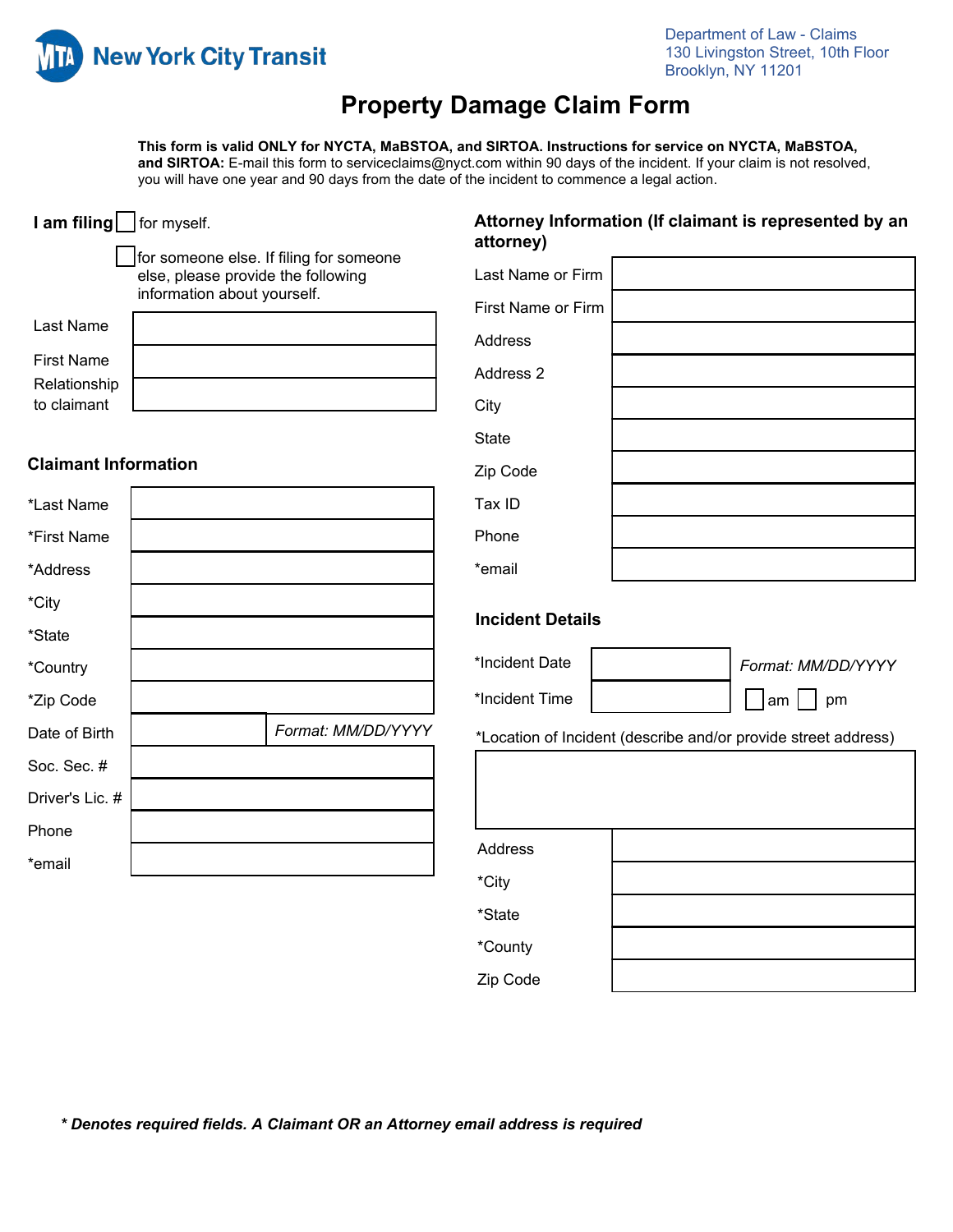

**\*Please tell us what happened from start to finish, describing the incident, and all damage to your property :**

### **Helpful information:**

Please be specific and include as much information as possible. For example:

If your incident involved a *train*, please tell us which station, line, direction of travel, car number, door location.

If your incident involved a *bus*, please describe the bus operator and tell us which bus line, number, direction of travel .

If your incident involved a **subway station** , **sidewalk** , or **sidewalk grating**, please tell us *exactly* where it occurred and how.

If your property was damaged while on a bus, please provide either your MetroCard number, or a clear photo of the back of the MetroCard.

### **All Incidents:**

Please provide all photos and video along with this form.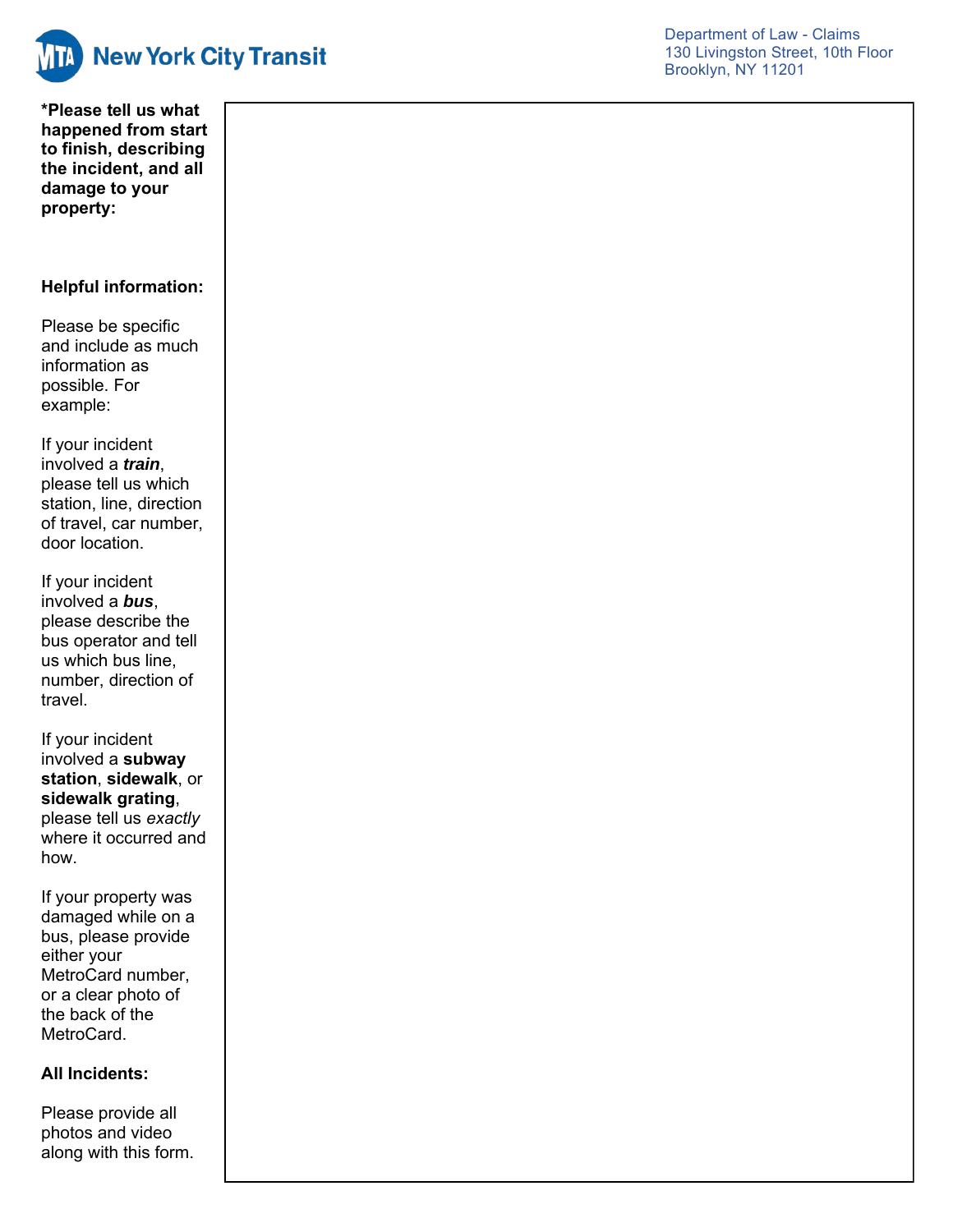

Department of Law - Claims 130 Livingston Street, 10th Floor Brooklyn, NY 11201

#### **Witnesses**

There were no witnesses

There were witnesses.

### **Witness #1** (if applicable)

| Last Name         |  |
|-------------------|--|
| <b>First Name</b> |  |
| Address           |  |
| City              |  |
| <b>State</b>      |  |
| Zip Code          |  |
| Phone             |  |
| email             |  |

### **Witness #2** (if applicable)

| <b>Last Name</b>  |  |
|-------------------|--|
| <b>First Name</b> |  |
| Address           |  |
| City              |  |
| <b>State</b>      |  |
| Zip Code          |  |
| Phone             |  |
| email             |  |

# **Police Report**

Did Police respond? No

If yes, please provide copy of Police Report(s) or provide:

| <b>Report Date</b> | Format: MM/DD/YYYY |
|--------------------|--------------------|
| Precinct #         |                    |
| Report #           |                    |

# **Vehicle Owner Information**

| Last Name         |  |
|-------------------|--|
| <b>First Name</b> |  |
| Address           |  |
| City              |  |
| <b>State</b>      |  |
| Zip Code          |  |
| Phone             |  |
| Driver's Lic. #   |  |

### **Driver of Vehicle**

Is driver the owner of the vehicle?  $\Box$  Yes  $\Box$  No Is driver the claimant?  $\Box$  Yes  $\Box$  No

If driver is not the owner *or* the claimant, please provide the driver's information below:

| Last Name         |  |
|-------------------|--|
| <b>First Name</b> |  |
| <b>Address</b>    |  |
| City              |  |
| <b>State</b>      |  |
| Zip Code          |  |
| Phone             |  |
| Driver's Lic. #   |  |

# **Vehicle Information**

| Make         |  |
|--------------|--|
| Model        |  |
| Year         |  |
| <b>State</b> |  |
| Plate #      |  |
| VIN#         |  |